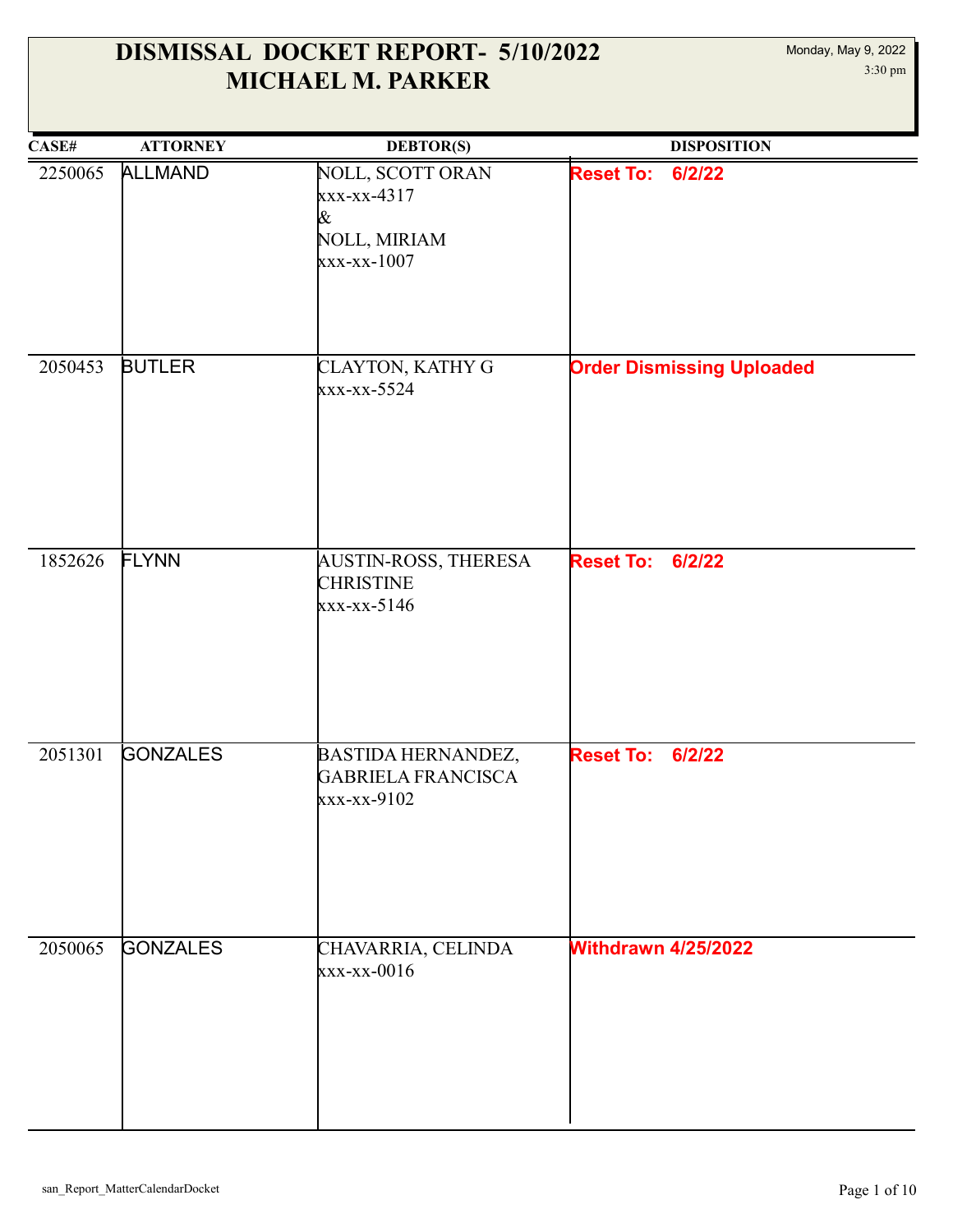| CASE#   | <b>ATTORNEY</b> | <b>DEBTOR(S)</b>                                 | <b>DISPOSITION</b>                      |
|---------|-----------------|--------------------------------------------------|-----------------------------------------|
| 1951370 | <b>GONZALES</b> | ESCOBEDO, JACOB<br><b>ANTHONY</b><br>xxx-xx-5508 | Withdrawn 5/3/2022                      |
| 1852214 | <b>GONZALES</b> | GALVAN, APRIL E.<br>xxx-xx-4251                  | <b>Grant Order To Come From Trustee</b> |
| 1952449 | <b>GONZALES</b> | GUERRA, ROMAN S.<br>xxx-xx-0789                  | Withdrawn 5/3/2022                      |
| 1851143 | <b>GONZALES</b> | LOPEZ, FELIX<br>$xxx-xx-2526$                    | <b>Reset To:</b><br>6/2/22              |
| 1852648 | <b>GONZALES</b> | MONTELLANO, NORMA<br><b>JEAN</b><br>xxx-xx-0331  | Withdrawn 5/3/2022                      |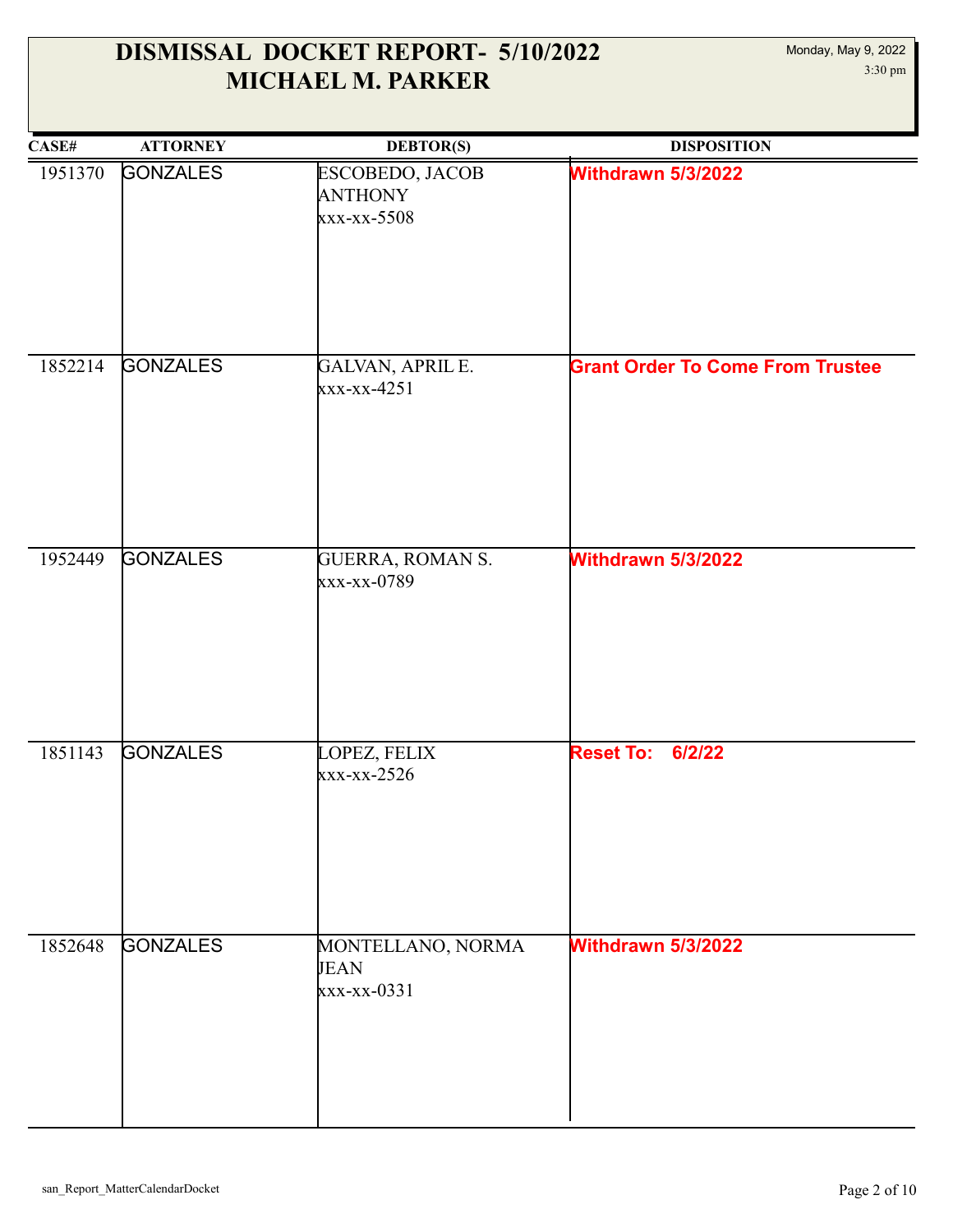| CASE#   | <b>ATTORNEY</b> | <b>DEBTOR(S)</b>                                                                | <b>DISPOSITION</b>                                        |
|---------|-----------------|---------------------------------------------------------------------------------|-----------------------------------------------------------|
| 2051002 | <b>GONZALES</b> | MORIN, LIZBETH<br>xxx-xx-1790<br>&<br><b>MORIN, DAVID</b><br>xxx-xx-8003        | <b>Reset To:</b><br>6/2/22                                |
| 2150832 | <b>GONZALES</b> | xxx-xx-8466                                                                     | PATLAN, QUIRINA VASQUEZ Agreed Order To Come From Trustee |
| 1752601 | <b>GRAVES</b>   | SOLIZ, DAVID BRIAN<br>$xxx-xx-4031$<br>&<br>DELGADO, CYNTHIA ANN<br>xxx-xx-2589 | <b>Agreed Order To Come From Trustee</b>                  |
| 2051701 |                 | LANGLEY & BANACK PEREZ, BILLY-JIM MUNOZ<br>xxx-xx-9376                          | <b>Reset To:</b><br>6/2/22                                |
| 2150351 | <b>MCLEOD</b>   | RUIZ, EDUARDO G.<br>xxx-xx-5122                                                 | <b>Reset To: 6/2/22</b>                                   |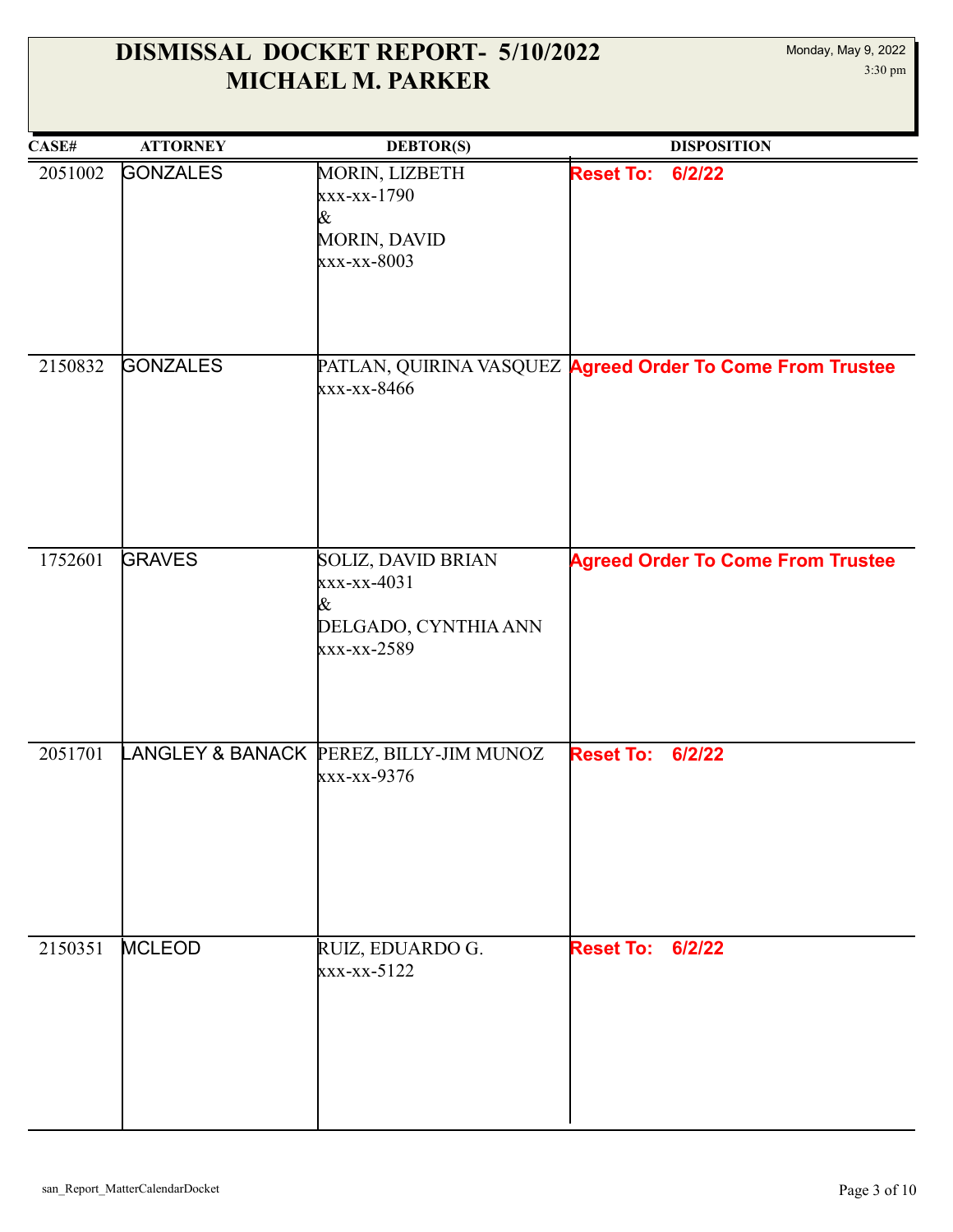| CASE#   | <b>ATTORNEY</b> | <b>DEBTOR(S)</b>                                                                                | <b>DISPOSITION</b>                       |
|---------|-----------------|-------------------------------------------------------------------------------------------------|------------------------------------------|
| 1650942 | <b>MCLEOD</b>   | SANCHEZ, CARLOS<br><b>MANUEL</b><br>xxx-xx-6866<br>&<br>SANCHEZ, BLANDINA P<br>$xxx-xx-0173$    | <b>Agreed Order To Come From Trustee</b> |
| 2151006 | <b>OJEDA</b>    | <b>ALBINO, SANTOS TROCHE</b><br>xxx-xx-9731                                                     | <b>Reset To:</b><br>6/2/22               |
| 2151063 | <b>OJEDA</b>    | JONES, ALICHA MONIQUE<br>xxx-xx-5587                                                            | <b>Reset To: 6/2/22</b>                  |
| 2151202 | <b>OJEDA</b>    | KUNZ, CALVIN JAMES<br>xxx-xx-1012                                                               | 6/2/22<br><b>Reset To:</b>               |
| 2050512 | <b>OJEDA</b>    | PERALES, AUGUSTINE R.<br>xxx-xx-6236<br>&<br>PERALES, GUADALUPE<br><b>GARCIA</b><br>xxx-xx-9524 | <b>Grant Order To Come From Trustee</b>  |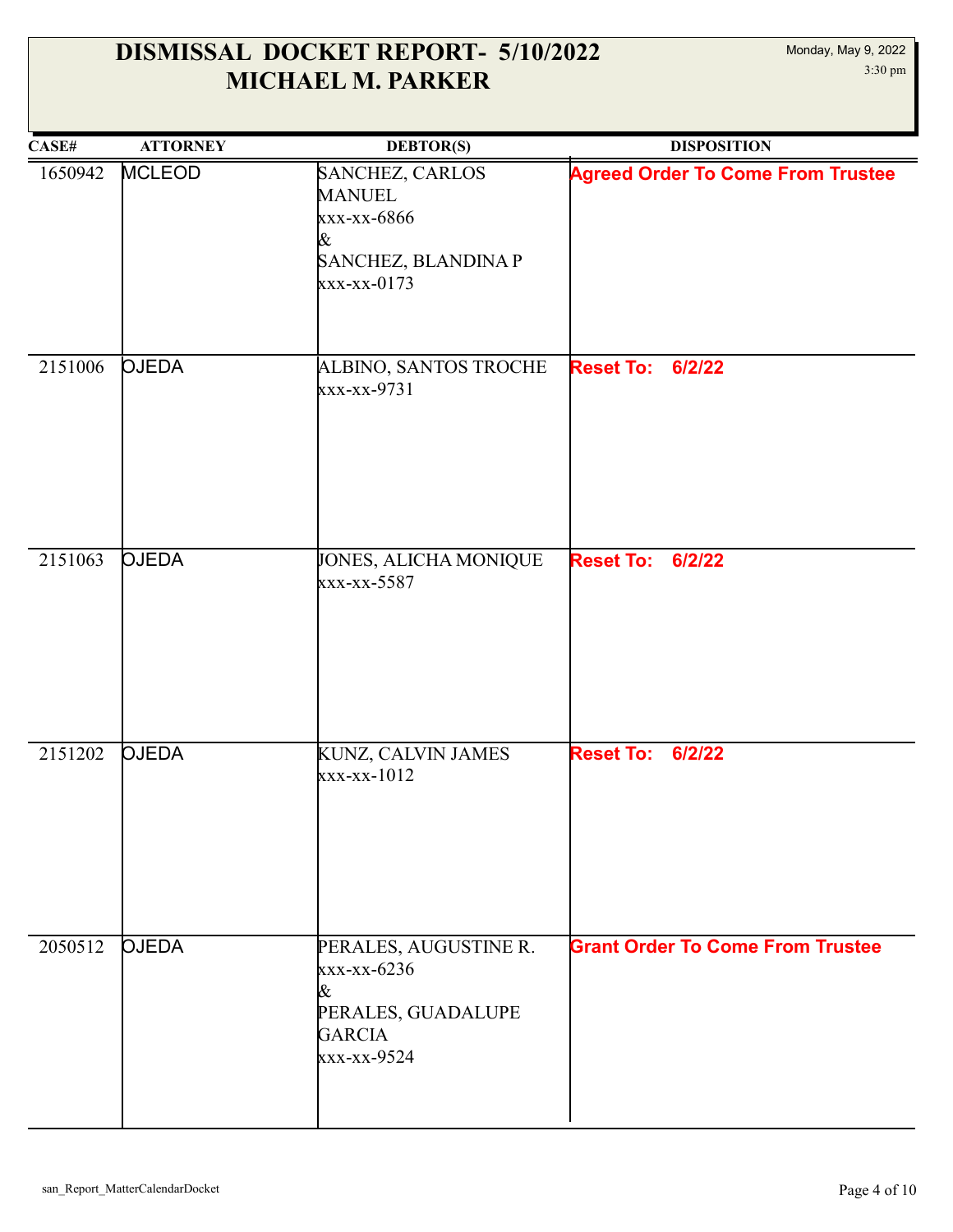| CASE#   | <b>ATTORNEY</b>      | <b>DEBTOR(S)</b>                                   | <b>DISPOSITION</b>                       |
|---------|----------------------|----------------------------------------------------|------------------------------------------|
| 2150008 | <b>OJEDA</b>         | RODRIGUEZ, JESUS<br>xxx-xx-9241                    | <b>Agreed Order To Come From Trustee</b> |
| 2150937 | <b>SCHUMACHER</b>    | FUENTES, LAURA LUJAN<br>xxx-xx-6820                | <b>Reset To:</b><br>6/2/22               |
| 1952263 | <b>SHULTER</b>       | JAMERSON, DARA SUE<br>xxx-xx-6475                  | <b>Grant Order To Come From Trustee</b>  |
| 1852989 | <b>SHULTER</b>       | SIMS, ERICA CHARNAE<br>xxx-xx-3505                 | <b>Withdrawn</b>                         |
| 2150695 | <b>VANHEMELRIJCK</b> | CARLISLE, LAN-DEL<br><b>TRAIMAR</b><br>xxx-xx-5439 | <b>Reset To: 6/2/22</b>                  |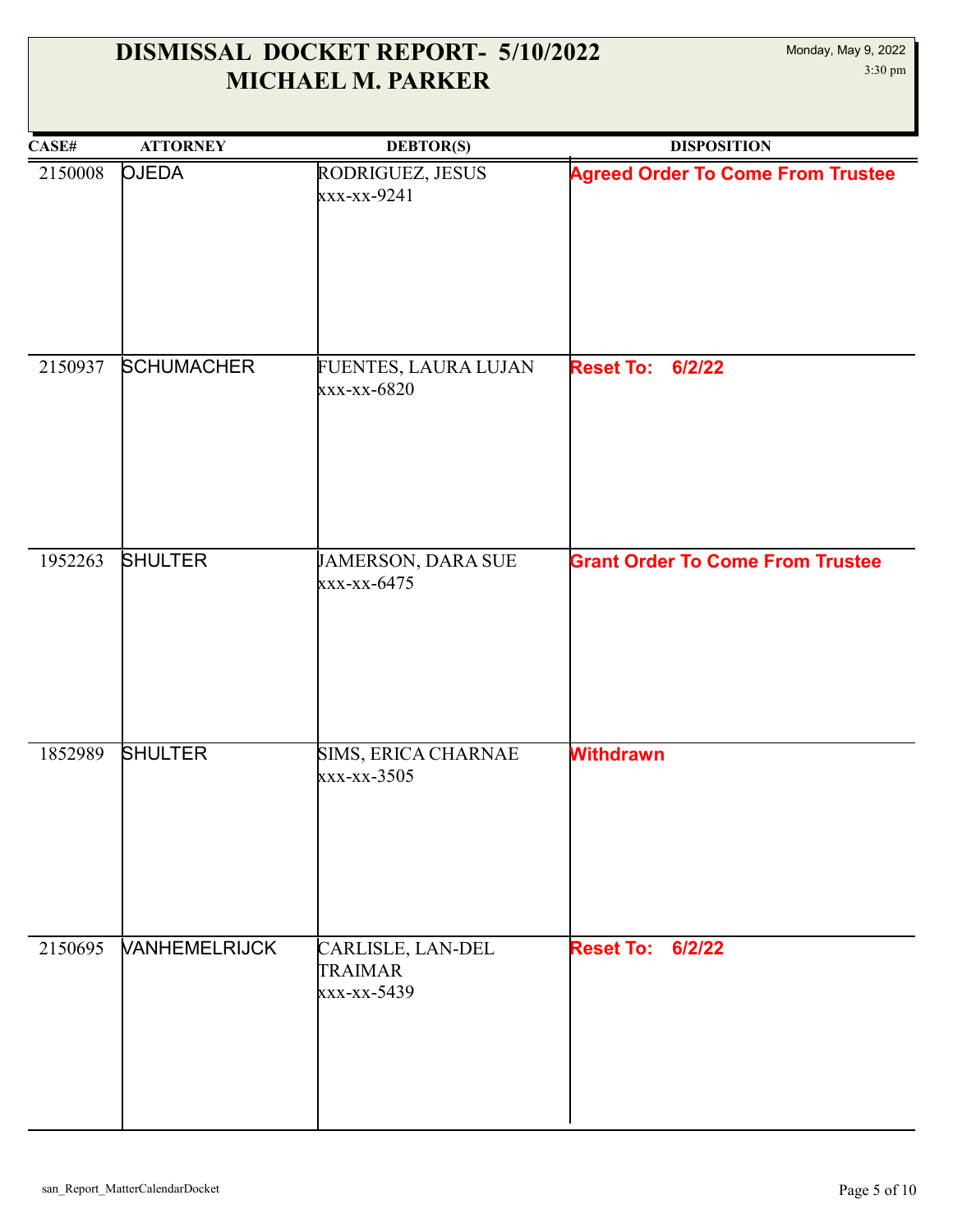| CASE#   | <b>ATTORNEY</b>             | <b>DEBTOR(S)</b>                    | <b>DISPOSITION</b>                                                           |
|---------|-----------------------------|-------------------------------------|------------------------------------------------------------------------------|
| 2051967 | <b>VANHEMELRIJCK</b>        | GUTIERREZ, JOSE<br>xxx-xx-3339      | Withdrawn 4/14/22                                                            |
| 1553058 | <b>VANHEMELRIJCK</b>        | HINTON, LAURA ANN<br>xxx-xx-1374    | <b>Reset To:</b><br>6/2/22                                                   |
| 2051705 | <b>VANHEMELRIJCK</b>        | JOHNSON, MARY PORCHE<br>xxx-xx-6820 | <b>Reset To:</b><br>6/2/22                                                   |
| 2051809 | <b><i>VANHEMELRIJCK</i></b> | LOVE, SAMEKA LATAVIA<br>xxx-xx-1793 | <b>Grant Order To Come From Trustee</b>                                      |
| 1950605 | <b>VANHEMELRIJCK</b>        | $xxx-xx-4256$                       | MARTINEZ, BLANCA GRACE To Be Heard At 1:30Pm With The<br><b>Modification</b> |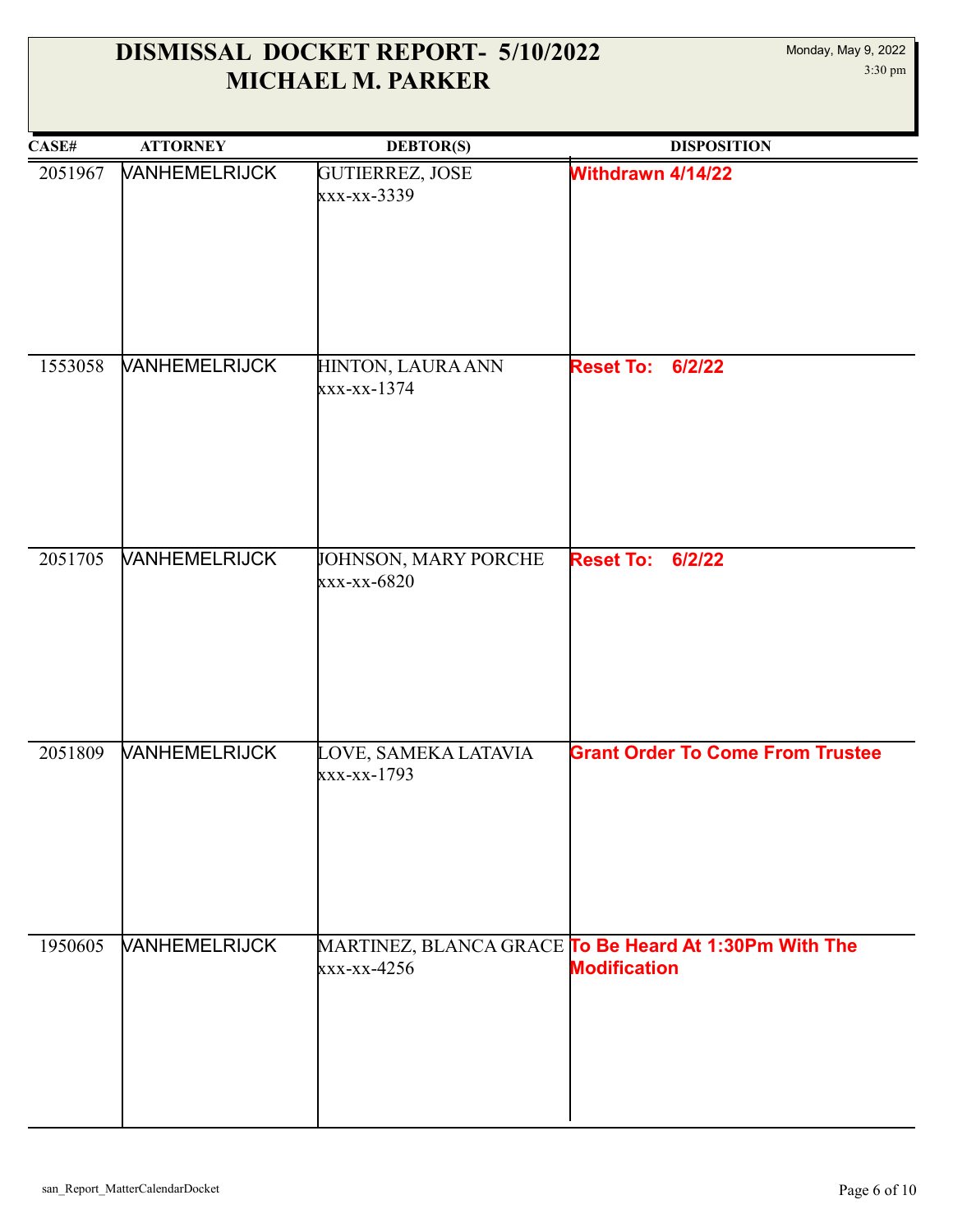| CASE#   | <b>ATTORNEY</b>      | <b>DEBTOR(S)</b>                                       | <b>DISPOSITION</b>      |
|---------|----------------------|--------------------------------------------------------|-------------------------|
| 2052030 | <b>VANHEMELRIJCK</b> | MARTINEZ, JOE ALFREDO<br>xxx-xx-4455                   | Withdrawn 5/9/2022      |
| 1952118 | VANHEMELRIJCK        | MARTINEZ, MARIA RAQUEL Reset To: 6/2/22<br>xxx-xx-7225 |                         |
| 1952913 | VANHEMELRIJCK        | MATTHEWS, SYLVIA MARIE Reset To: 6/2/22<br>xxx-xx-9346 |                         |
| 1952761 | <b>VANHEMELRIJCK</b> | MEROLA, KARYN PATRICIA Reset To:<br>xxx-xx-2822        | 6/2/22                  |
| 1852086 | <b>VANHEMELRIJCK</b> | <b>OLGUIN, CRYSTAL</b><br>xxx-xx-2442                  | <b>Reset To: 6/2/22</b> |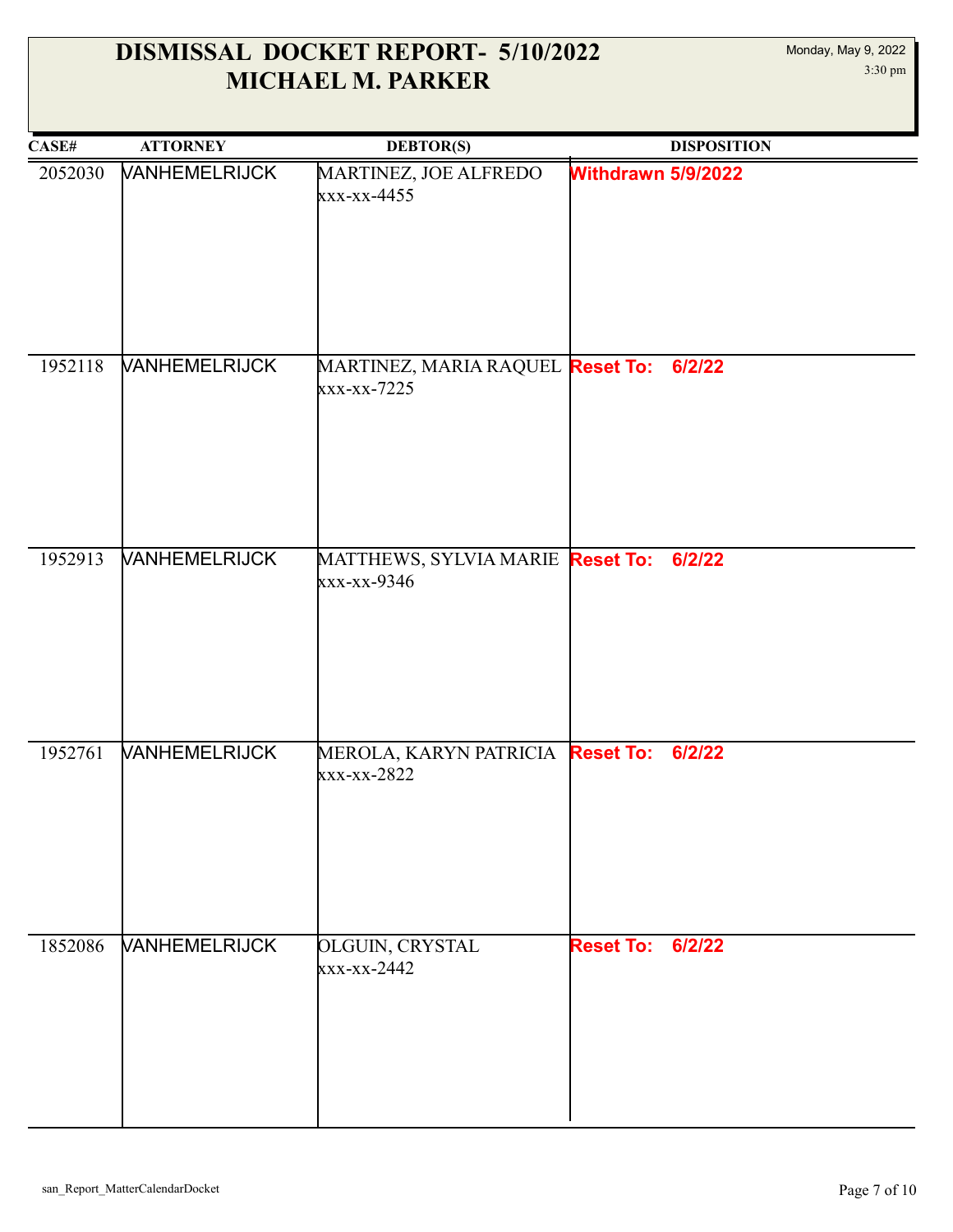| CASE#   | <b>ATTORNEY</b>             | <b>DEBTOR(S)</b>                                                                           | <b>DISPOSITION</b>                       |
|---------|-----------------------------|--------------------------------------------------------------------------------------------|------------------------------------------|
| 1752780 | <b>VANHEMELRIJCK</b>        | PEREZ, ELIZABETH MARIE<br>$\frac{xx - xx - 2550}{x}$                                       | <b>Agreed Order To Come From Trustee</b> |
| 1850311 | <b>VANHEMELRIJCK</b>        | PIERCE, CHRISTOPHER<br><b>DWAIN</b><br>xxx-xx-9509<br>&<br>PIERCE, JEAN ANN<br>xxx-xx-5526 | <b>Reset To:</b><br>6/2/22               |
| 1752875 | <b>VANHEMELRIJCK</b>        | REED, PATRICIA ANN<br>xxx-xx-4269                                                          | <b>Reset To:</b><br>6/2/22               |
| 1952839 | <b><i>VANHEMELRIJCK</i></b> | RIOS, ARTEMIO OJEDA<br>xxx-xx-6813<br>&<br>RIOS, ROXANNA<br>xxx-xx-1348                    | <b>Withdrawn 4/25/2022</b>               |
| 1951840 | <b>VANHEMELRIJCK</b>        | RODRIGUEZ, JR., JAVIER E.<br>xxx-xx-0066                                                   | <b>Reset To:</b><br>6/2/22               |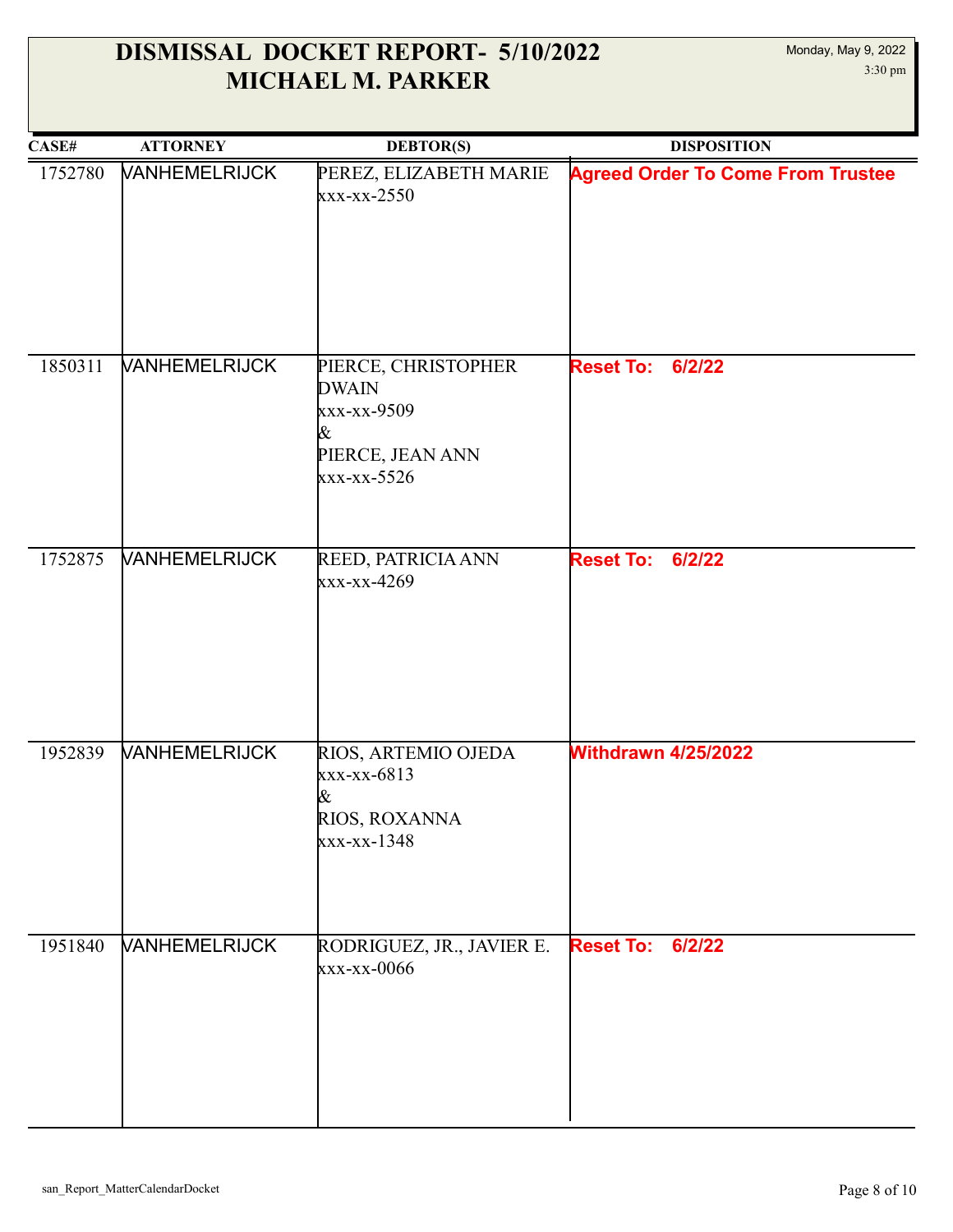| CASE#   | <b>ATTORNEY</b>      | <b>DEBTOR(S)</b>                                                                                | <b>DISPOSITION</b>         |
|---------|----------------------|-------------------------------------------------------------------------------------------------|----------------------------|
| 1852860 | <b>VANHEMELRIJCK</b> | SIGALA, LUIS ALBERTO<br>xxx-xx-8805                                                             | <b>Withdrawn 4/11/2022</b> |
| 1952268 | <b>VANHEMELRIJCK</b> | STIGGERS, CLIFTON LEON<br>xxx-xx-3815<br>&<br>STIGGERS, AURELIA<br>ANTONIO<br>xxx-xx-5276       | 6/2/22<br><b>Reset To:</b> |
| 2150118 | <b>VANHEMELRIJCK</b> | TALAMANTEZ, IRMA<br>CORONADO<br>xxx-xx-5560                                                     | Withdrawn 4/4/2022         |
| 1952121 | <b>VANHEMELRIJCK</b> | TORRES, JAVIER ALBERTO<br>xxx-xx-9997<br>&<br>TORRES, VANESSA<br><b>DANIELLA</b><br>xxx-xx-8721 | <b>Reset To: 6/2/22</b>    |
| 1850397 | <b>VANHEMELRIJCK</b> | WAGNER, LAURIE<br><b>CHRISTINE</b><br>xxx-xx-7881                                               | <b>Withdrawn 4/25/2022</b> |